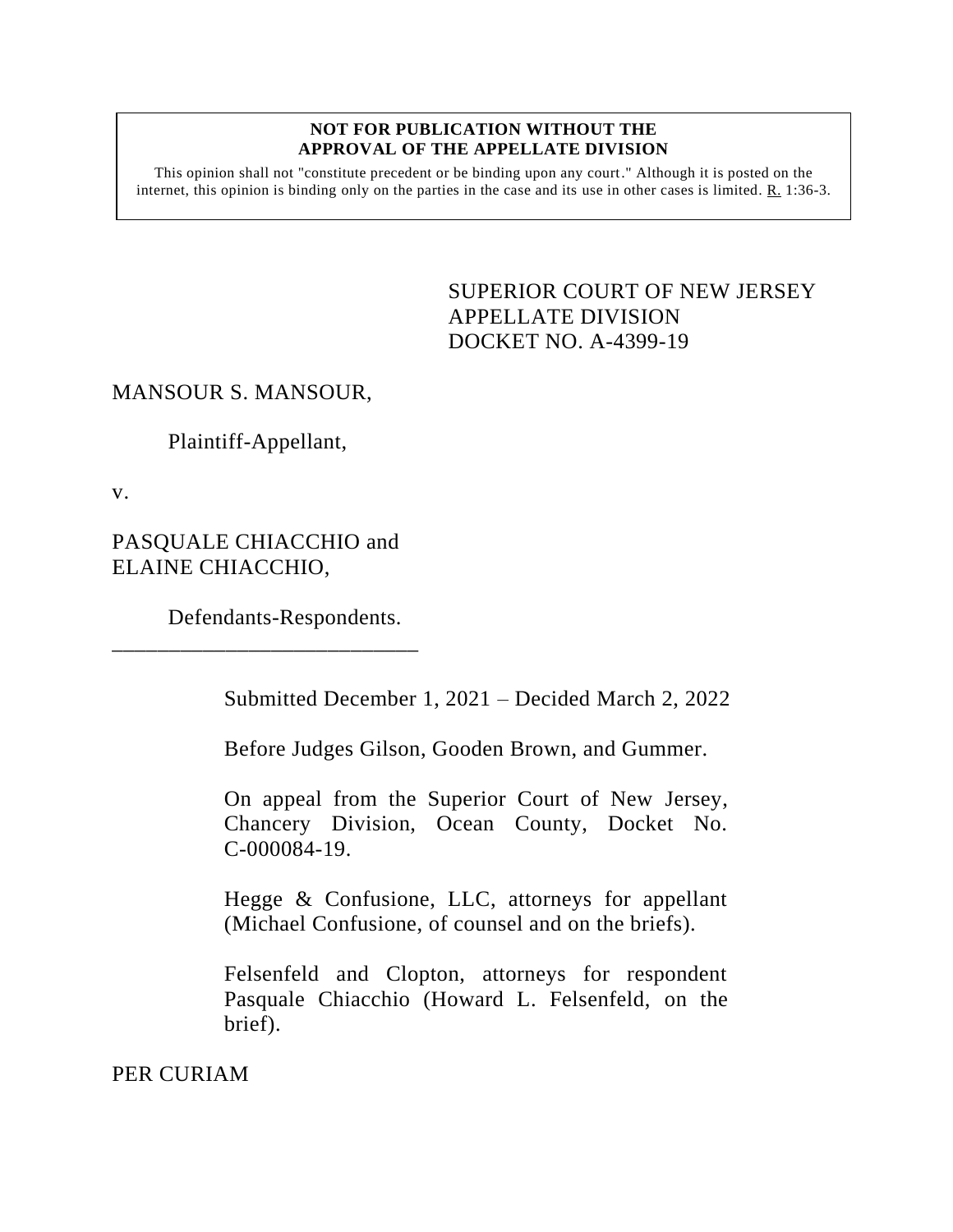This appeal arises out of a dispute concerning an installment contract to sell a home on Long Beach Island. The contract issues are complicated by a series of amendments to the original sales contract, a series of other alleged transactions between the parties, and two prior lawsuits. Plaintiff Mansour Mansour (plaintiff or Mansour) appeals from an order granting summary judgment to defendant Pasquale Chiacchio (defendant or Chiacchio), an order quieting title to the property that recognized Chiacchio as the "sole and exclusive" owner, and an order denying reconsideration. The trial court held that some of the claims asserted by Mansour were barred by res judicata and the entire controversy doctrine because those claims had been or could have been litigated in the prior lawsuits between the parties. In addition, the trial court held that Chiacchio was entitled to summary judgment on the remaining claims related to the sales contract and to his claim to quiet title to the property. We agree and affirm.

## I.

We discern the facts from the record, noting that most of the material facts are set forth in written agreements or verified pleadings. On January 20, 2008, Mansour and Chiacchio entered a contract (the Sales Contract) under which Chiacchio agreed to sell to Mansour property located on Long Beach Boulevard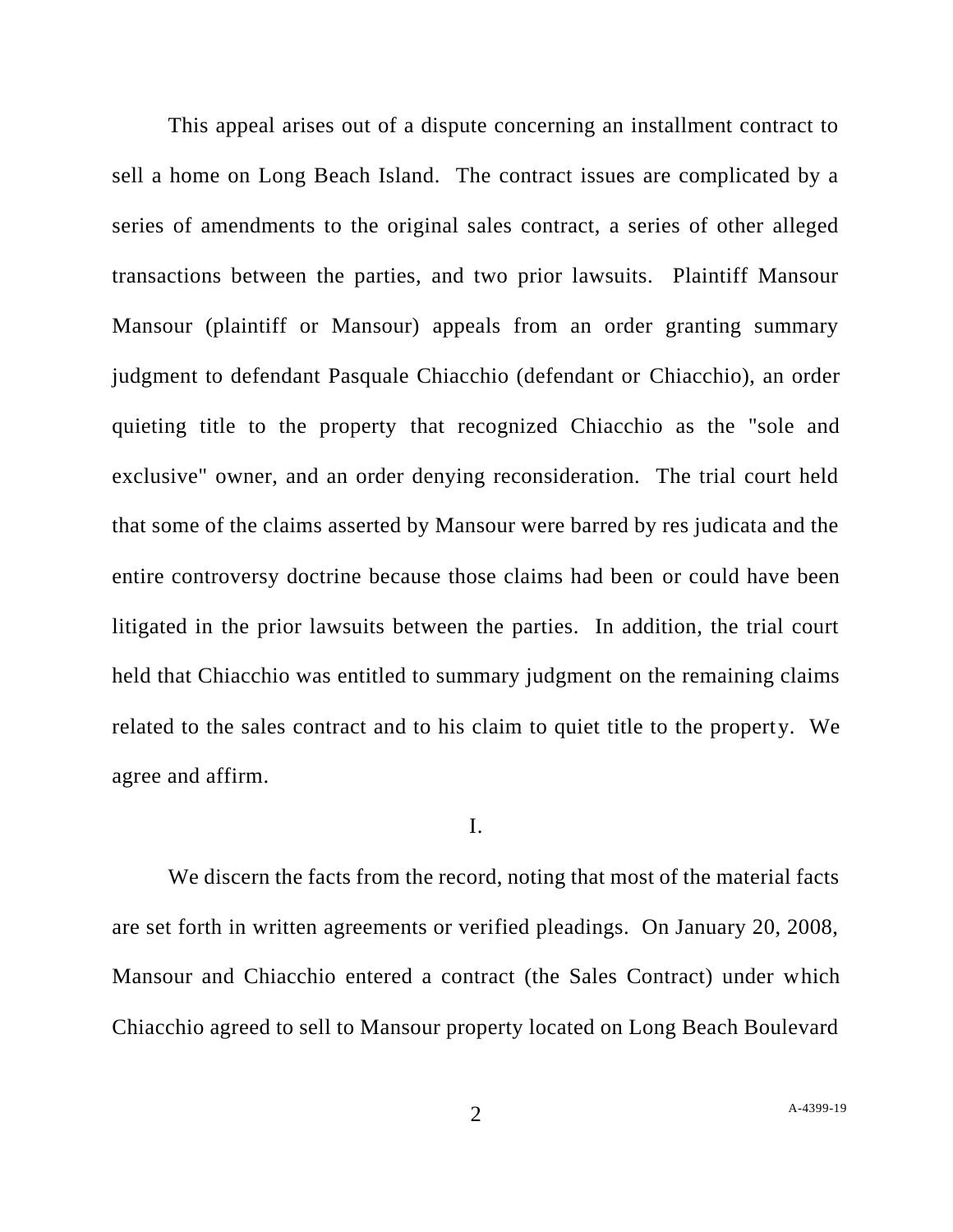in Harvey Cedars (the HC Property). The sales contract contained a number of provisions and conditions including (1) a purchase price of \$755,000; (2) an "estimated" closing date of February 1, 2011; (3) an agreement that Mansour could occupy the HC Property beginning February 1, 2008, and pay Chiacchio \$1,000 per month until the closing; (4) an acknowledgement that the monthly payments would be considered deposits and would be deducted from the purchase price at closing; (5) an understanding that Mansour was responsible for paying all of the property taxes and insurance; and (6) an agreement that all improvements to the HC Property would be the sole property of Chiacchio if Mansour failed to close title on or about February 1, 2011.

Mansour took possession of the HC Property beginning in February 2008. According to Mansour, he rented the HC Property during the summer season and he and his family used the home in the off-season.

Between January 2011 and September 2014, Mansour and Chiacchio executed several written amendments and agreements related to the Sales Contract. First, on January 29, 2011, the parties agreed to extend the closing for a "period not to exceed 36 months." Second, on January 5, 2012, the parties agreed to extend the closing for a "period not to exceed 36 months" from February 1, 2013. In other words, the parties extended the closing until February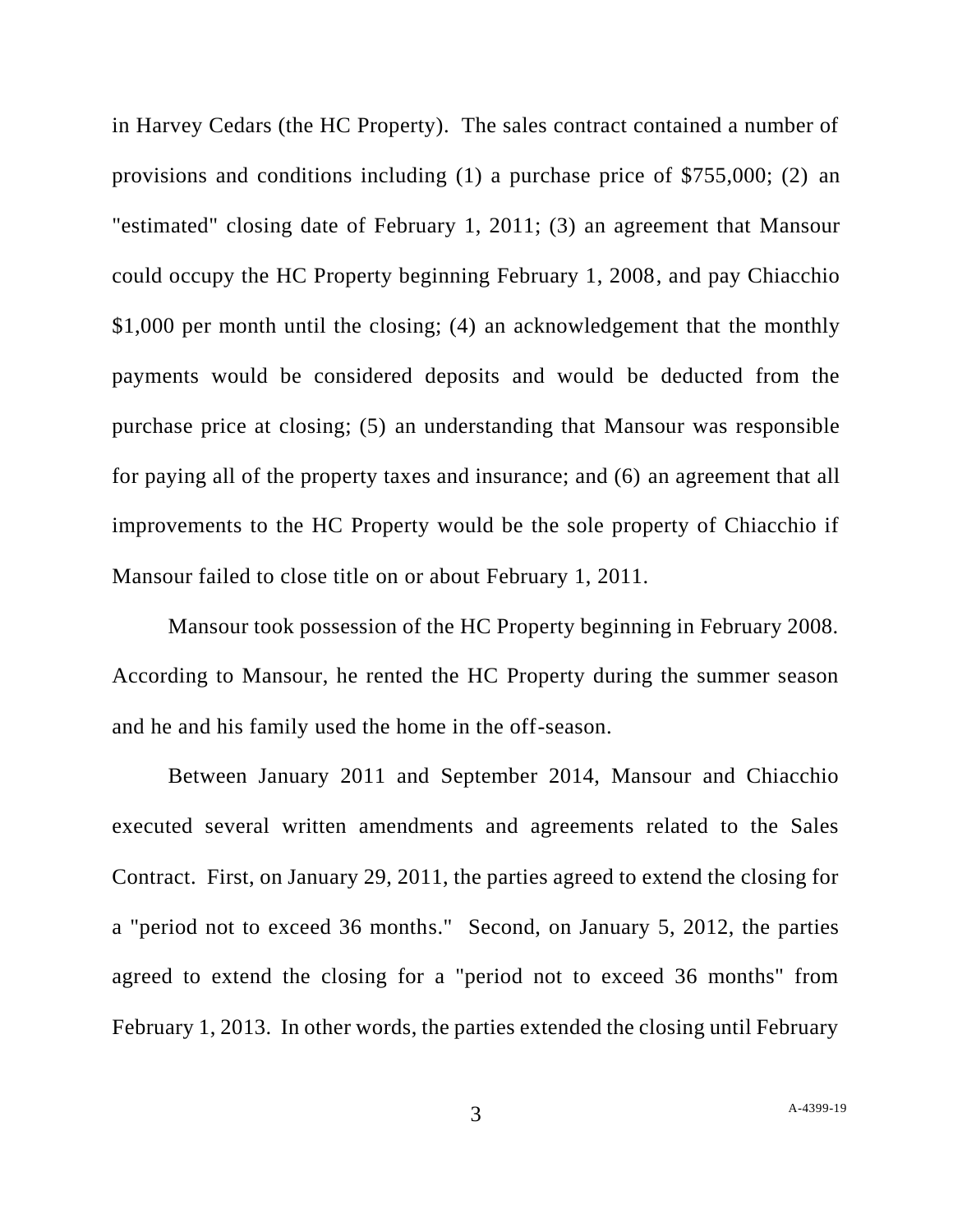1, 2016. Third, on July 9, 2014, the parties executed a document acknowledging that Mansour had paid Chiacchio \$155,000 as a down payment on the HC Property and the "remaining balance of \$600,000" would be paid at the closing. Fourth, on September 27, 2014, the parties agreed to again extend the closing, this time without a firm date, and effective September 1, 2016, Mansour would pay Chiacchio \$24,000 on September 1 every year until the closing occurred.

Mansour and Chiacchio also had dealings with each other unrelated to the HC Property. Each claimed that he had given the other loans. Chiacchio also claimed he had repaired cars for Mansour, but Mansour had not paid for those repairs. Those loans and claims led to two lawsuits between Mansour and Chiacchio.

Chiacchio filed the first lawsuit in August 2016 in Mercer County under Docket No. MER-L-1550-16 (the Mercer Action). In the Mercer Action, Chiacchio claimed that Mansour had failed to repay several loans, failed to pay for the repairs to several cars, and failed to reimburse Chiacchio for an airline ticket he had purchased for Mansour. Accordingly, Chiacchio alleged that Mansour owed him \$49,259.50. Mansour filed an answer and counterclaim in the Mercer Action, contending that the monies Chiacchio was seeking should be offset by a \$335,000 loan Mansour had given to Chiacchio in 2008.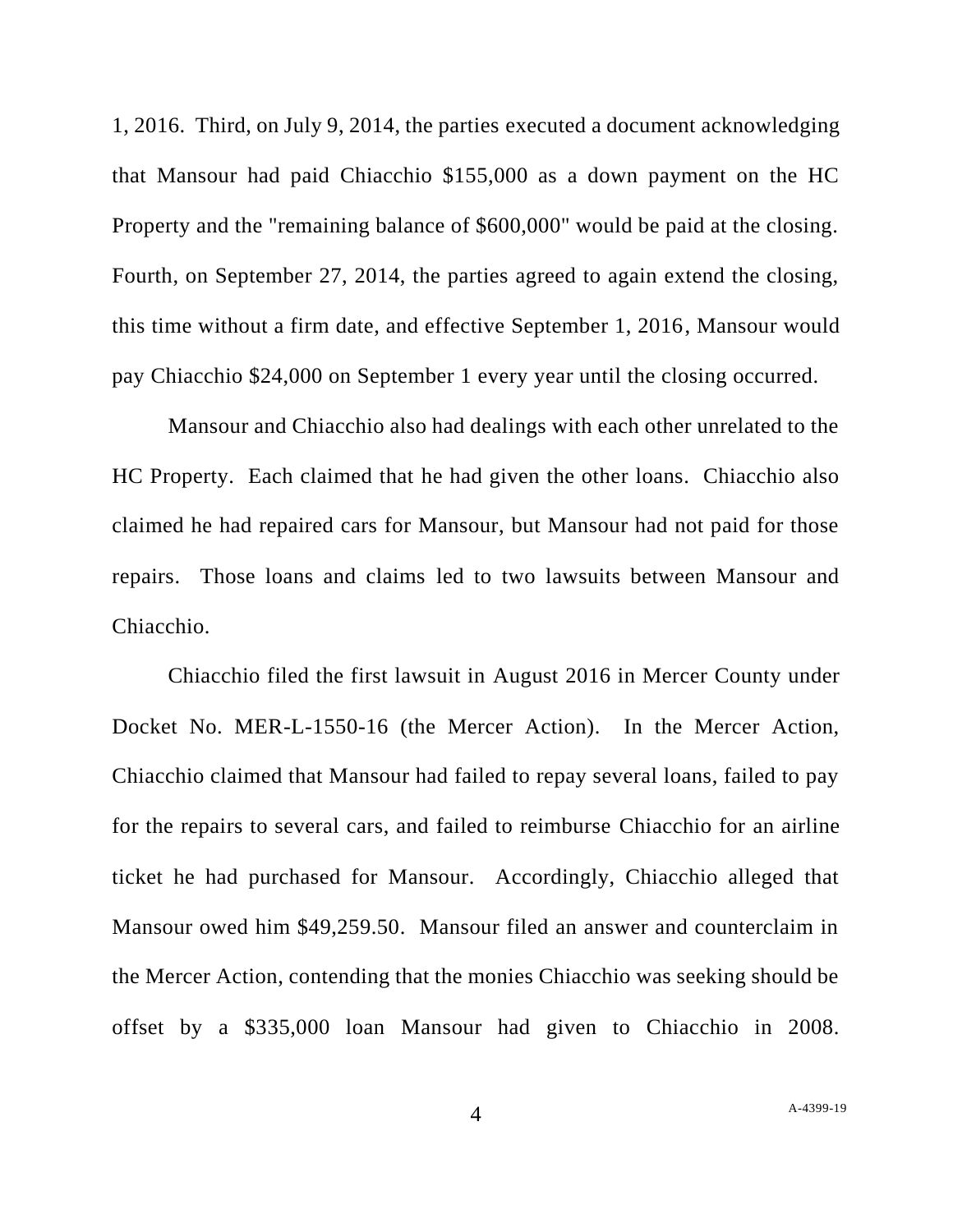Accordingly, Mansour claimed that Chiacchio owed him \$285,740.50; that is, \$335,000 less \$49,259.50.

Chiacchio and Mansour settled the Mercer Action on August 24, 2017, with Mansour agreeing to pay Chiacchio \$25,000. When Mansour failed to pay the \$25,000, on December 22, 2017, a judgment of \$49,259.50 was entered against Mansour in favor of Chiacchio in the Mercer Action. No appeal was filed from the judgment in the Mercer Action.

The second lawsuit was brought by Mansour against Chiacchio in September 2017, in the Law Division in Ocean County under Docket No. OCN-L-2726-17 (the Second Action). In the Second Action, Mansour, representing himself, alleged that he had made a \$100,000 business loan to Chiacchio and that he was owed various credits, including credits for property taxes related to the HC Property. On June 3, 2019, the trial court in the Second Action dismissed all claims with prejudice, holding that they were barred by res judicata and the entire controversy doctrine because of the Mercer Action. The court in the Second Action also denied Mansour's motion for reconsideration.

Meanwhile, Mansour did not make either the September 1, 2016, or September 1, 2017, \$24,000 annual payment under the Sales Contract. Chiacchio, through his attorney, made demands for those payments. In February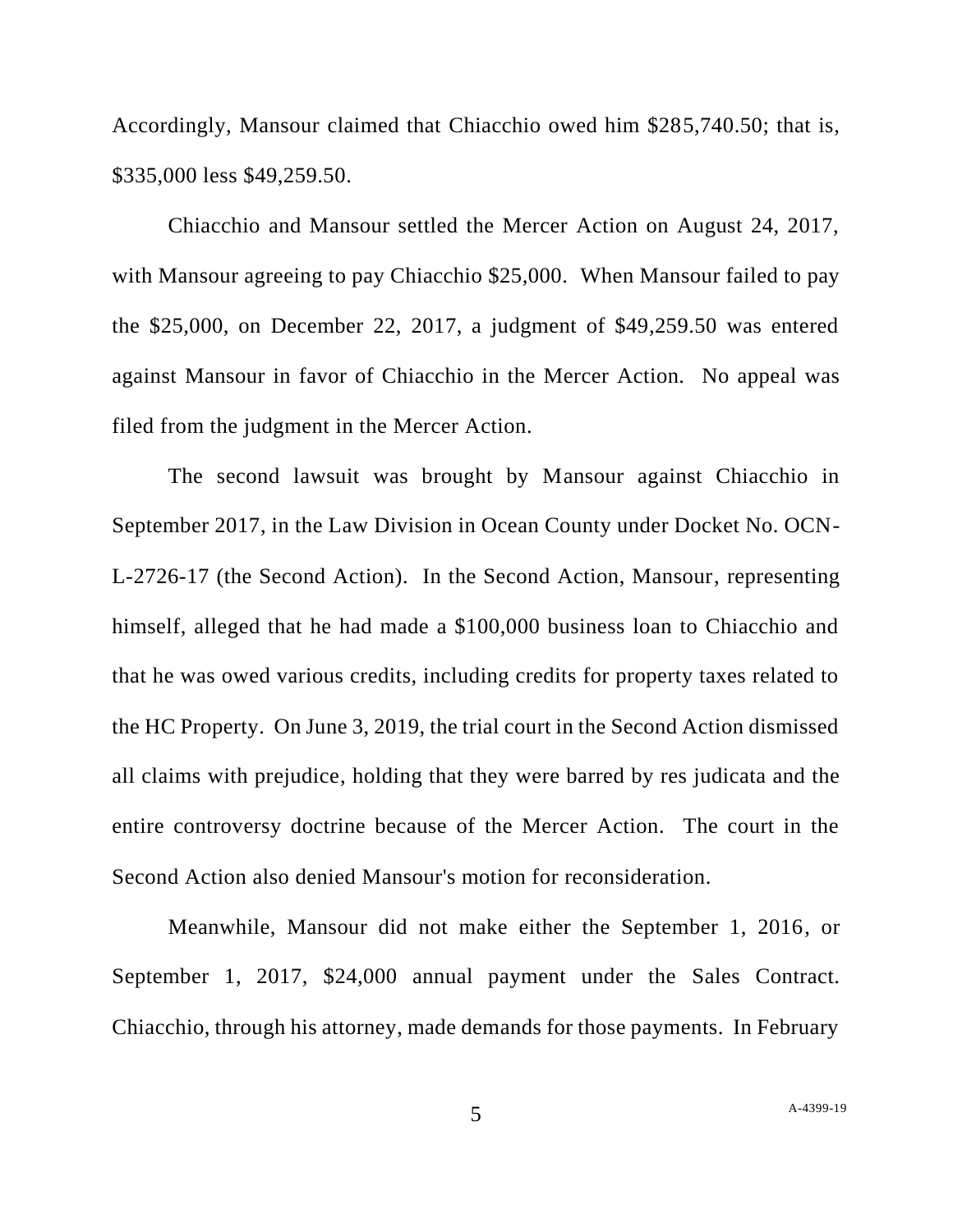2018, after Mansour did not make the payments, Chiacchio notified Mansour that he considered him to be in default of the Sales Contract and that the Contract was "null and void." Accordingly, in March 2019, Chiacchio took possession of the HC Property.

In May 2019, Mansour filed this, the third action, in the Chancery court in Ocean County (the Present Action). In a verified complaint and order to show cause, Mansour sought to enjoin Chiacchio from occupying the HC Property and from interfering with his use of the property. The order to show cause was denied, and Chiacchio filed an answer and counterclaim seeking to quiet title to the HC Property.

Mansour then filed an amended complaint alleging that Chiacchio owed him various credits and debts. Specifically, Mansour sought judgments that (1) he had paid \$155,000 towards the purchase price of the HC Property (count two); (2) he had paid \$120,000 in taxes for the HC Property (count three); (3) he had made \$145,000 in improvements to the HC Property (count four); (4) he had paid \$27,795.84 in municipal taxes for the HC Property (count five); (5) Chiacchio owed him \$50,000 on a note that had been executed in October 2007 (count six); (6) he had paid \$35,000 in antique restorations to the HC Property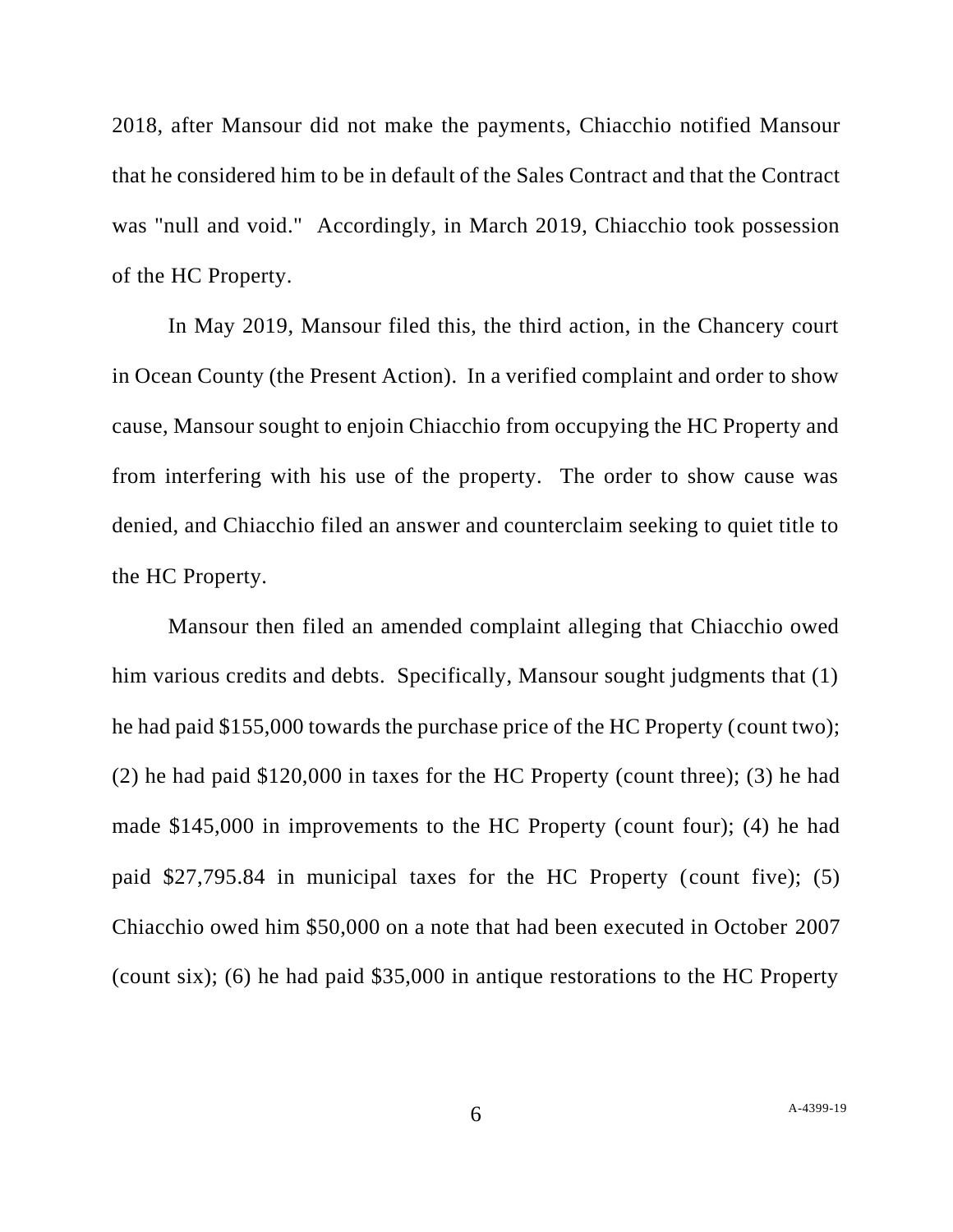(count seven); and (7) he had lost \$54,000 in income from the rental of the HC Property in the summer of 2019 (count eight).<sup>1</sup>

In March 2020, Chiacchio filed a motion for summary judgment seeking to dismiss all claims in the amended complaint and to grant his counterclaim to quiet title in the HC Property. After hearing oral argument, the Chancery court in the Present Action granted Chiacchio's motion for summary judgment. The court explained its reasons in a written opinion filed on May 8, 2020.

After reviewing the pleadings and orders in the Mercer Action and the Second Action, the court held that the entire controversy doctrine required Mansour to litigate all claims and defenses he had related to the parties' financial transactions in the Mercer Action. The court then found that Mansour and Chiacchio had litigated their various financial claims against each other in the Mercer Action. Accordingly, the court in the Present Action dismissed counts two, three, five, and six of Mansour's complaint, holding that they were barred by res judicata and the entire controversy doctrine. Consequently, Mansour's allegations concerning the \$155,000 credit, the claims for credits of \$120,000

<sup>&</sup>lt;sup>1</sup> In his amended complaint, Mansour also asserted a claim against Elaine Chiacchio, who was Pasquale's former wife. Elaine was dismissed when discovery revealed that she had no ownership interest in the HC Property.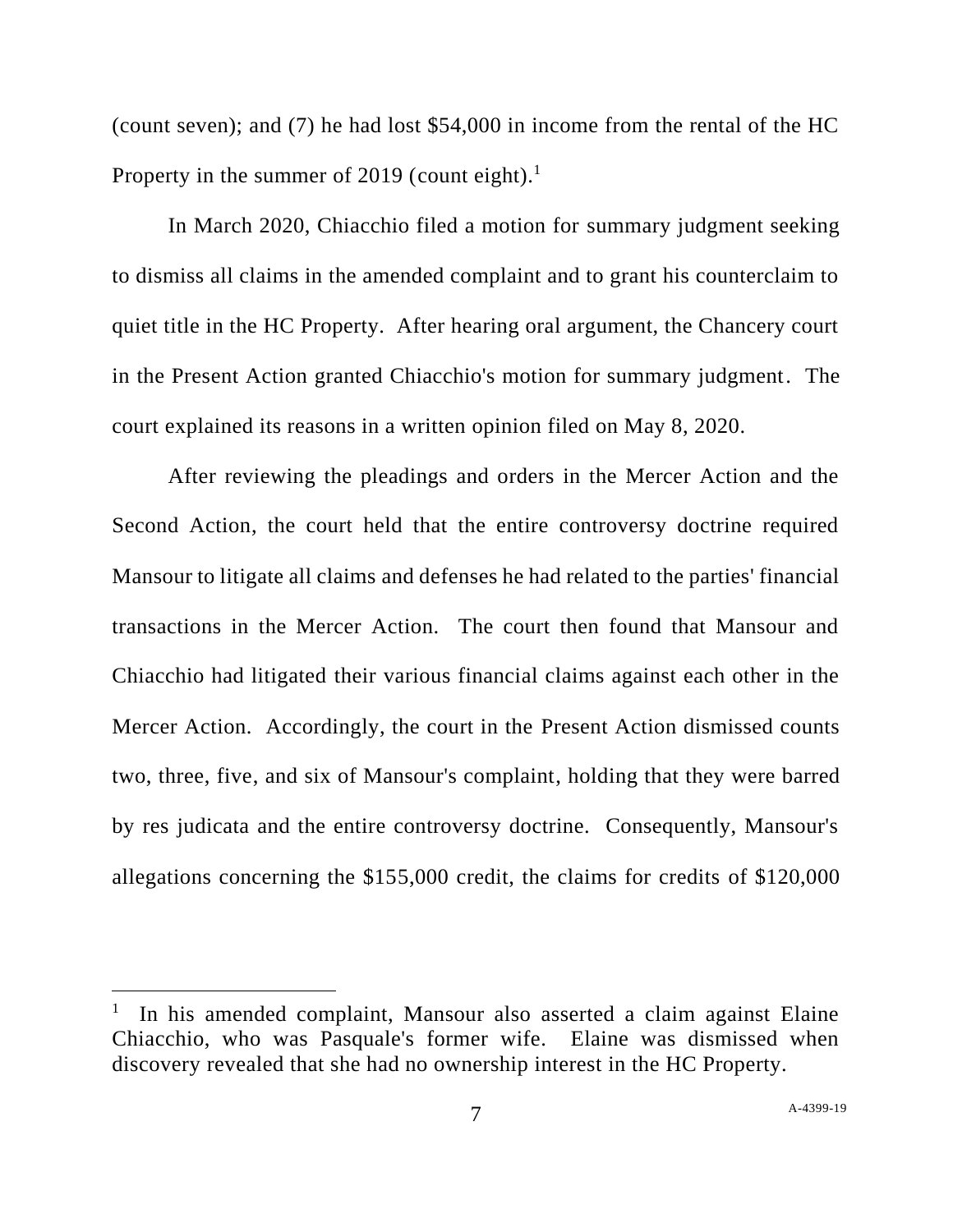and \$27,795.84 for taxes paid, and the claim that he was owed \$50,000 on a promissory note were dismissed.

The Chancery court then dismissed Mansour's remaining claims concerning the Sales Contract, holding that those claims were barred by the unambiguous language of the Sales Contract. In that regard, the court held that Mansour had breached the contract in failing to make the \$24,000 annual payments in 2016 and 2017. The court rejected Mansour's claim that the acknowledgment of \$155,000 in payments constituted a pre-payment of those annual payments. The Chancery court also rejected Mansour's claim for credit due to improvements on the HC Property, noting that the contract expressly provided that, if Mansour failed to close, all the improvements would be the sole property of Chiacchio.

Having dismissed all of Mansour's claims, the court determined that Chiacchio was entitled to summary judgment to quiet title and declare that Chiacchio was the sole and exclusive owner of the HC Property. Accordingly, on June 3, 2020, the court entered an order quieting title and recognizing Chiacchio to be the "sole and exclusive" owner of the HC Property.

Mansour moved for reconsideration. The Chancery court denied that motion in an order entered on July 10, 2020.

8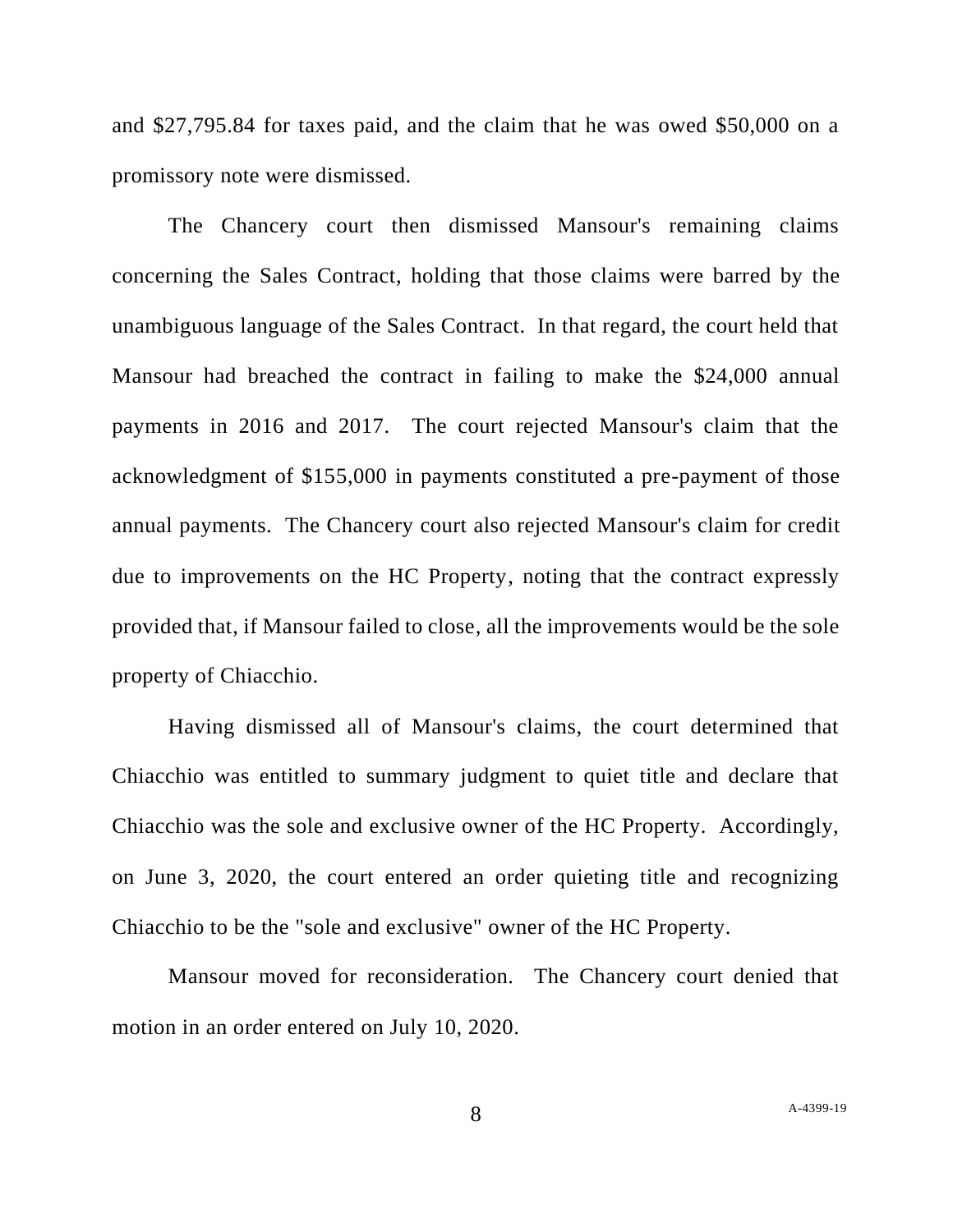Mansour appeals, arguing that the Chancery court erred in granting summary judgment to Chiacchio and in denying Mansour's motion for reconsideration. He contends that he owns all or part of the HC Property or, alternatively, was entitled to recoup monies that he had paid towards the purchase of the HC Property. In addition, Mansour argues that there were disputed issues of material fact precluding summary judgment on the breach-ofcontract claim. Lastly, Mansour asserts that even if the Chancery court properly ruled that he had breached the Sales Contract, he was entitled to a constructive trust on the property or recoupment from Chiacchio based on unjust enrichment or restitution.

Appellate courts review a grant of summary judgment employing the same standard as the trial court. Bhagat v. Bhagat, 217 N.J. 22, 38 (2014); Premier Physician Network, LLC v. Maro, 468 N.J. Super. 182, 192 (App. Div. 2021). Accordingly, we consider whether there are any disputed issues of material fact and, if not, whether the moving party is entitled to a judgment as a matter of law. RSI Bank v. Providence Mut. Fire Ins. Co., 234 N.J. 459, 472 (2018); Brill v. Guardian Life Ins. Co. of Am., 142 N.J. 520, 540 (1995).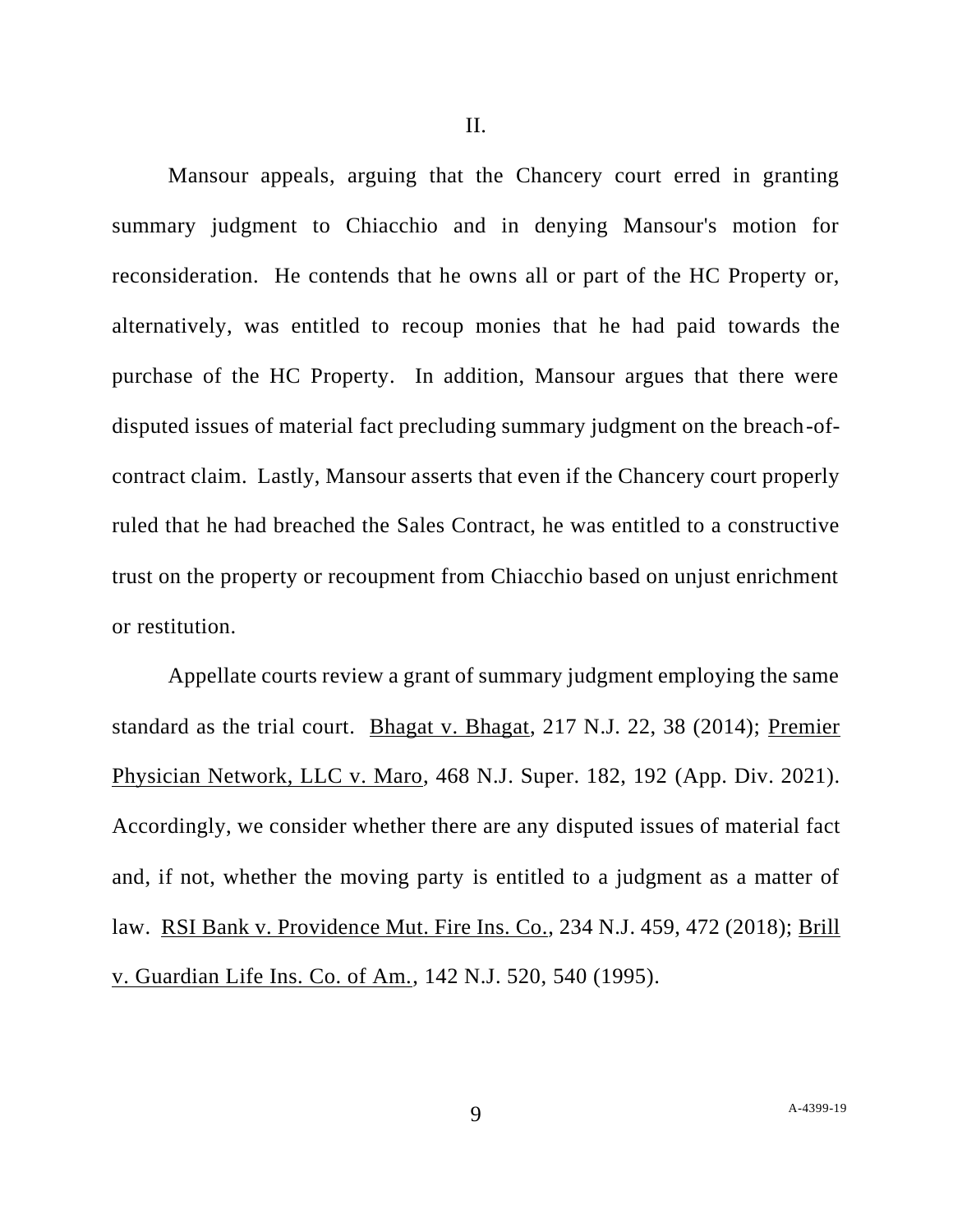In the Present Action, Mansour asserted two types of claims: (1) claims of ownership or entitlement to use the HC Property; and (2) claims of monies allegedly owed to him by Chiacchio or which he paid and, therefore, is owed an offset or recoupment. An analysis of the first group of claims involves an examination of the Sales Contract and its amendments. An analysis of the second group of claims involves an examination of the principles of res judicata and the entire controversy doctrine. We will first address the second group of claims.

A. The Prior Litigations and the Application of Res Judicata and the Entire Controversy Doctrine.

The application of res judicata and the entire controversy doctrine are questions of law and, accordingly, we review those issues de novo. See Int'l Union of Operating Eng'rs Local No. 68 Welfare Fund v. Merck & Co., 192 N.J. 372, 386 (2007); Walker v. Choudhary, 425 N.J. Super. 135, 151 (App. Div. 2012). In determining whether claims are precluded from re-litigation by a prior suit, res judicata and the entire controversy doctrine apply in tandem. McNeil v. Legis. Apportionment Comm'n of State, 177 N.J. 364, 395 (2003).

Under principles of res judicata, a "cause of action between parties that has been finally determined on the merits by a tribunal having jurisdiction cannot be relitigated by those parties or their privies in a new proceeding."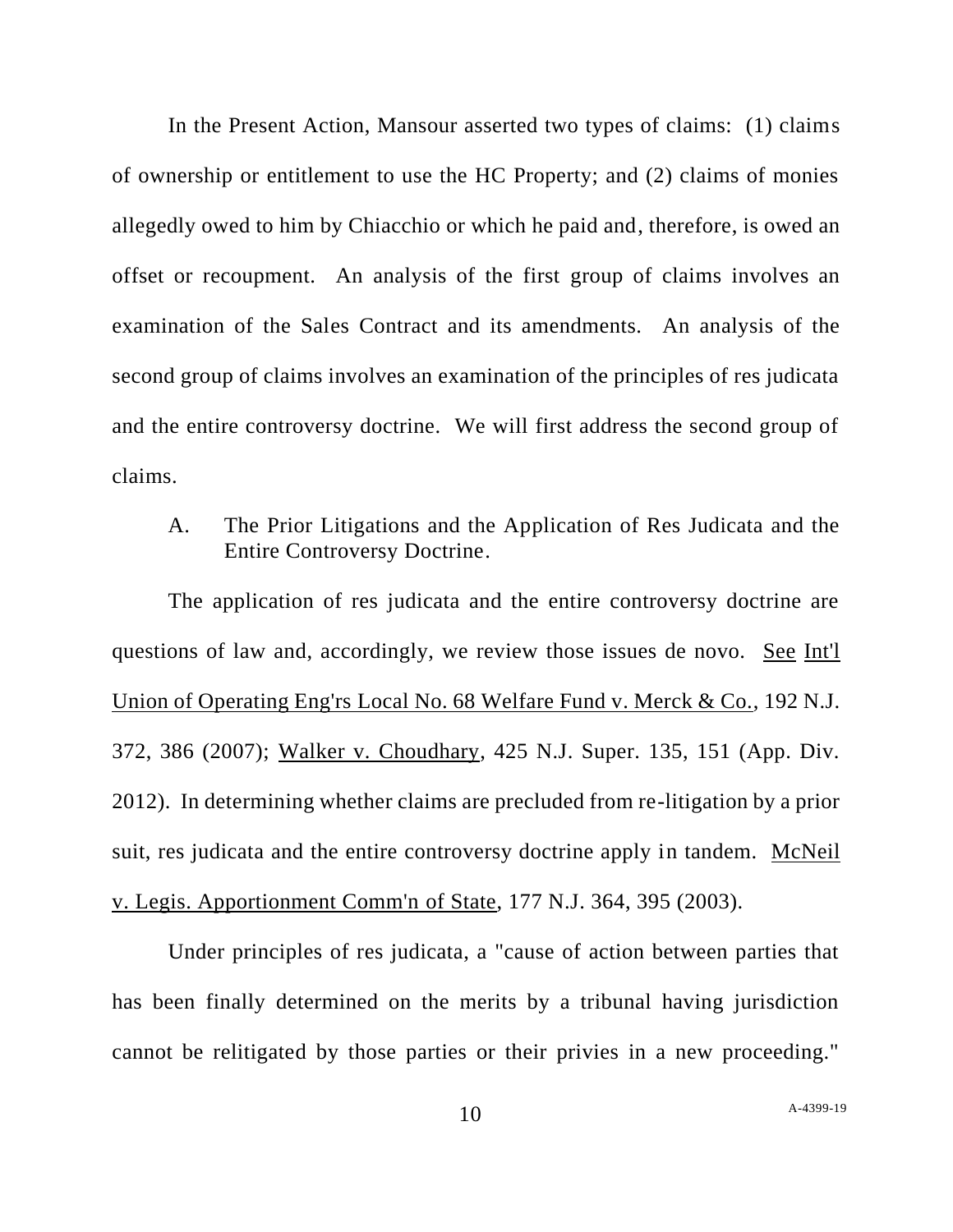Velasquez v. Franz, 123 N.J. 498, 505 (1991) (citing Roberts v. Goldner, 79 N.J.

82, 85 (1979)). There are three basic elements for res judicata to apply:

(1) the judgment in the prior action must be valid, final, and on the merits; (2) the parties in the later action must be identical to or in privity with those in the prior action; and (3) the claim in the later action must grow out of the same transaction or occurrence as the claim in the earlier one.

[Watkins v. Resorts Int'l Hotel & Casino, Inc., 124 N.J. 398, 412 (1991).]

The entire controversy doctrine mandates that "all parties involved in a litigation should at the very least present in that proceeding all of their claims and defenses that are related to the underlying controversy." Cogdell by Cogdell v. Hosp. Ctr. at Orange, 116 N.J. 7, 15 (1989). Accordingly, not only are parties to a litigation barred from subsequently bringing claims that were litigated, they are likewise barred from litigating "all relevant matters that could have been so determined." Watkins, 124 N.J. at 412; see also R. 4:30A (stating failure to join claims as required by the entire controversy doctrine "shall result in the preclusion of the omitted claims"); Dimitrakopoulos v. Borrus, Goldin, Foley, Vignuolo, Hyman & Stahl, P.C., 237 N.J. 91, 108 (2019) (noting the entire controversy doctrine "seeks to impel litigants to consolidate their claims . . .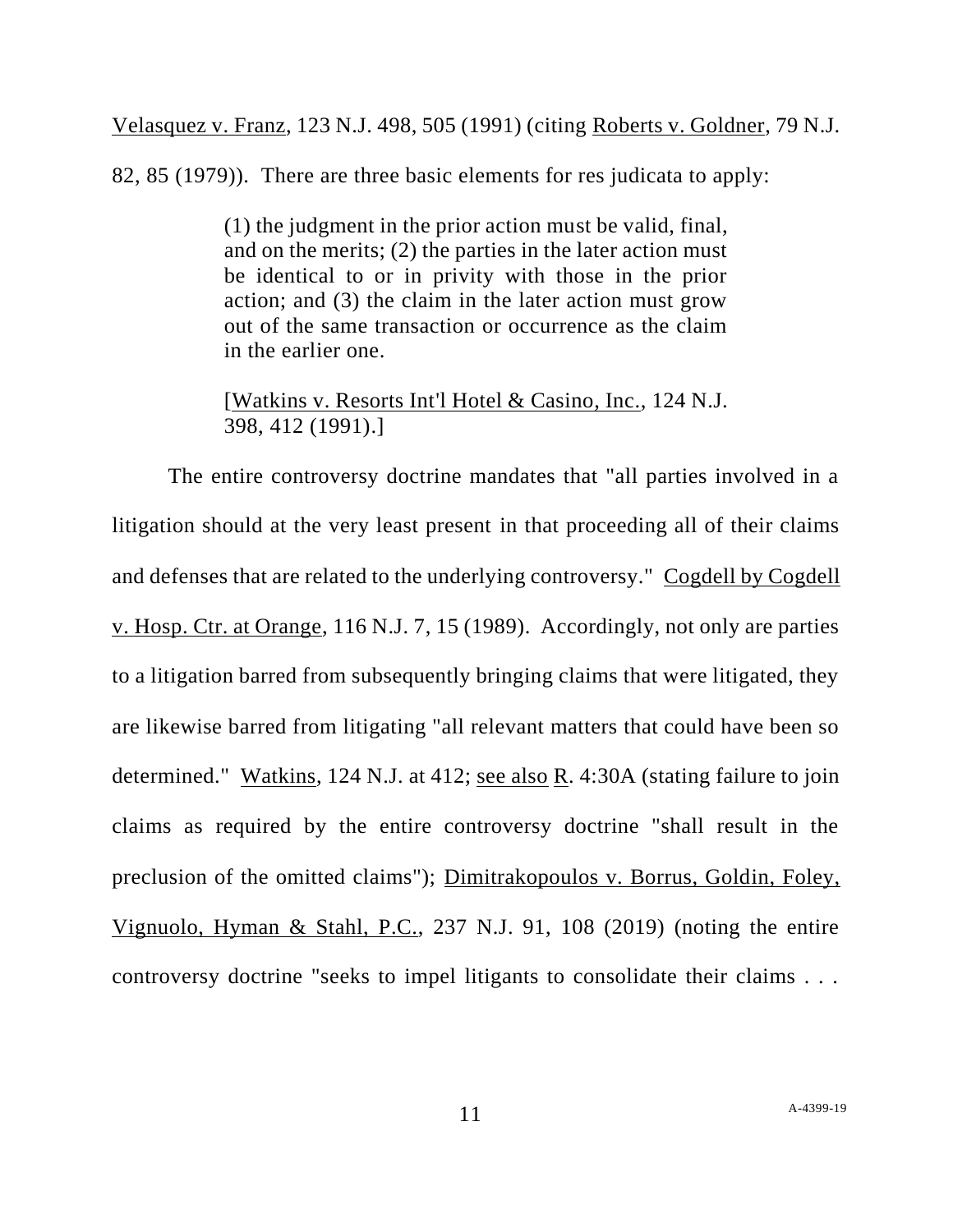whenever possible" (quoting Thornton v. Potamkin Chevrolet, 94 N.J. 1, 5  $(1983))$ .

We agree with the Chancery court that the claims Mansour alleged in counts two, three, five, and six of his amended complaint were barred by res judicata or the entire controversy doctrine. In those counts, Mansour raised claims concerning the \$155,000 payment, a \$120,000 payment of taxes, a \$27,795.84 payment of municipal taxes, and an alleged \$50,000 loan. An examination of the pleadings in the Mercer Action establish that all those claims were or could have been asserted in the Mercer Action and, therefore, are barred under res judicata and the entire controversy doctrine.

B. Title to the HC Property.

The issues related to title to the HC Property were not decided in the Mercer Action or the Second Action. Those issues can be resolved as a matter of law by looking at the plain language of the Sales Contract and its amendments.

In interpreting a contract, we start with its plain language. Barila v. Bd. of Educ. of Cliffside Park, 241 N.J. 595, 615-16 (2020). Courts enforce contracts based on the intent of the parties, the contract's express terms, the surrounding circumstances, and the contract's purpose. Ibid. "[W]hen the intent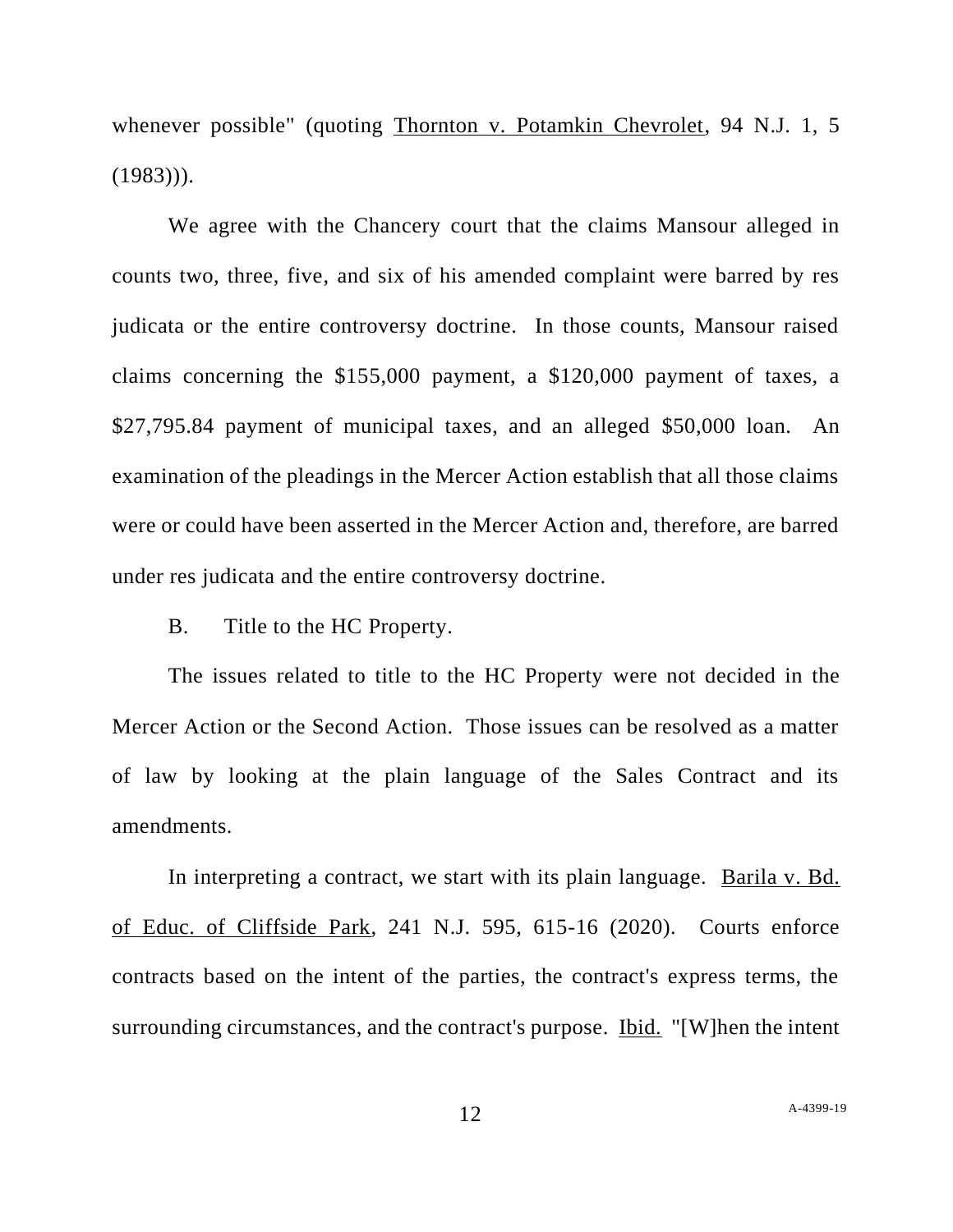of the parties is plain and the language is clear and unambiguous, a court must enforce the agreement as written . . . . " Id. at 616 (quoting Quinn v. Quinn, 225) N.J. 34, 45 (2016)). Courts do not "make a better contract for either party." Graziano v. Grant, 326 N.J. Super. 328, 342 (App. Div. 1999). Instead, our task is to enforce a contract according to its terms, giving those terms "their plain and ordinary meaning." GMAC Mortgage, LLC v. Willoughby, 230 N.J. 172, 186 (2017) (quoting Kieffer v. Best Buy, 205 N.J. 213, 223 (2011)).

As an initial matter, we note that the plain language of the original Sales Contract required Mansour to pay a \$1,000 use fee every month until closing. Each of the amendments to the Sales Contract stated in unambiguous terms that they were made "on the same terms and conditions as contained in the original agreement," aside from the specific changes they described. The last modification, made in September 2014, required Mansour to pay \$24,000 annually until closing. The amendments did not end Mansour's obligation to make periodic payments before closing, and Mansour did not make the annual \$24,000 payments in either 2016 or 2017. Accordingly, Mansour defaulted on the agreement by failing to make the payments when due.

In count four, Mansour claimed \$145,000 for improvements he made to the HC Property while he was in possession. The Sales Contract expressly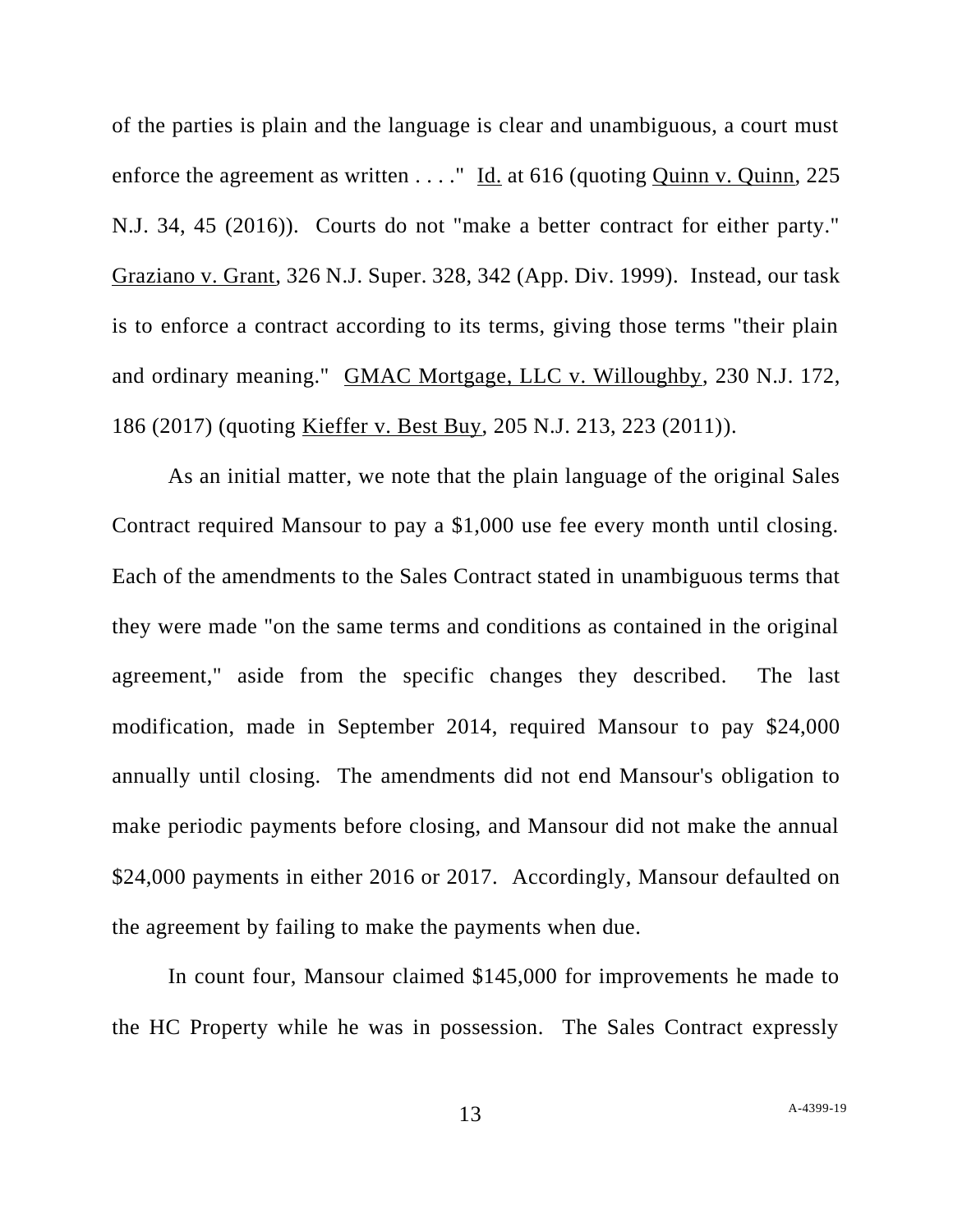addressed improvements, stating that "[i]f the Buyer fails to close title . . . all improvements shall be the sole property of the Seller." Mansour did not close title; rather, he defaulted on the Sales Contract. Accordingly, the plain and unambiguous terms of the contract establish that any improvements are now the sole property of Chiacchio.

In count seven, Mansour claimed \$35,000 to restore a piece of antique furniture that Chiacchio had repainted when he took possession of the home in 2019. Chiacchio provided Mansour with notice that he needed to remove his personal items. Specifically, Chiacchio's attorney sent a letter to Mansour on March 8, 2019, notifying him that

> any contract interest you may have had [in the HC Property] has been terminated . . . . [Y]ou may have left some personal items in this property . . . [Chiacchio will make arrangements . . . for you to retrieve these items within the next 30 days if contacted by you. . . . [I]n the event that you do not retrieve the property within the 30 days we will assume that you abandon the same and you should have no further contact at the property.

Mansour did not remove his personal items, including the piece of antique furniture, after receiving notice. Further, he did not remove his belongings after the Chancery court denied his request, in June 2019, to enjoin Chiacchio from occupying the HC Property.